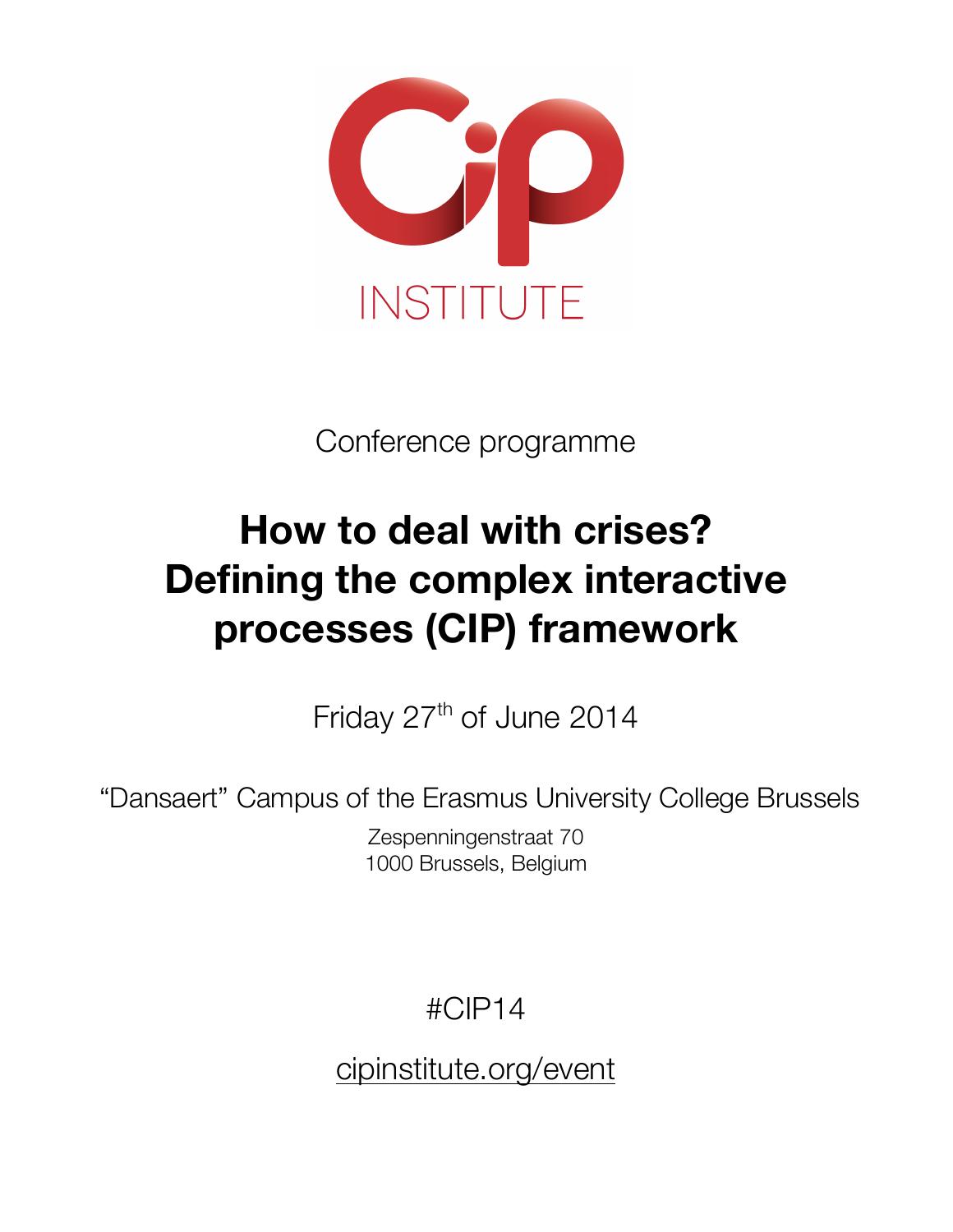| 08:30 | Registration and welcome coffee                                                                               |                                                                                                                                                                                                                                                      |
|-------|---------------------------------------------------------------------------------------------------------------|------------------------------------------------------------------------------------------------------------------------------------------------------------------------------------------------------------------------------------------------------|
| 09:00 | Welcome and introduction of the day                                                                           | <b>Stijn Pieters</b><br>Founding Member CIP Institute<br>PM risk-crisis-change (Belgium)                                                                                                                                                             |
| 09:15 | uncertainty                                                                                                   | Keynote: Experiences from the hot seat: the need for leadership in the period of<br>Prof. Dr. Nigel Lightfoot<br>Executive Director CORDS (France)                                                                                                   |
| 10:00 | practical implementation                                                                                      | Keynote: Managing Complex Interactive Processes: theoretical framework and<br>Dr. Hugo Marynissen<br>President CIP Institute<br>PM risk-crisis-change (Belgium)<br>Juan Manuel Domínguez Ortega<br>Founding Member CIP Institute<br>SD Group (Spain) |
|       |                                                                                                               | The keynote on the CIP framework offers an introduction to a common understanding<br>of what CIP's are. This forms the basis for further discussion in the various workshops.                                                                        |
| 10:45 | Comfort break                                                                                                 |                                                                                                                                                                                                                                                      |
| 11:00 | Discussion: introduction to workshops<br>What is needed to improve practical and theoretical thinking on CIP? | <b>Moderator: Stijn Pieters</b><br>Founding Member CIP Institute<br>PM risk-crisis-change (Belgium)                                                                                                                                                  |
| 11:15 | Workshop 1: Academia                                                                                          | Facilitator: Bart Klijnsma<br>Founding Member CIP Institute<br>Crisisbeheersing.nu (The Netherlands)                                                                                                                                                 |
|       | Workshop 2: Public sector                                                                                     | <b>Facilitator: Luc Claessens</b><br>Founding Member CIP Institute<br>City of Antwerp (Belgium)                                                                                                                                                      |
|       | Workshop 3: Practitioners                                                                                     | Facilitator: Anne-Marie van het Erve<br>Founding Member CIP Institute<br>Inconnect (The Netherlands)                                                                                                                                                 |
| 12:00 | Discussion: Wrap up and feedback from the various workshops                                                   | Moderator: Stijn Pieters<br>Founding Member CIP Institute<br>PM risk-crisis-change (Belgium)                                                                                                                                                         |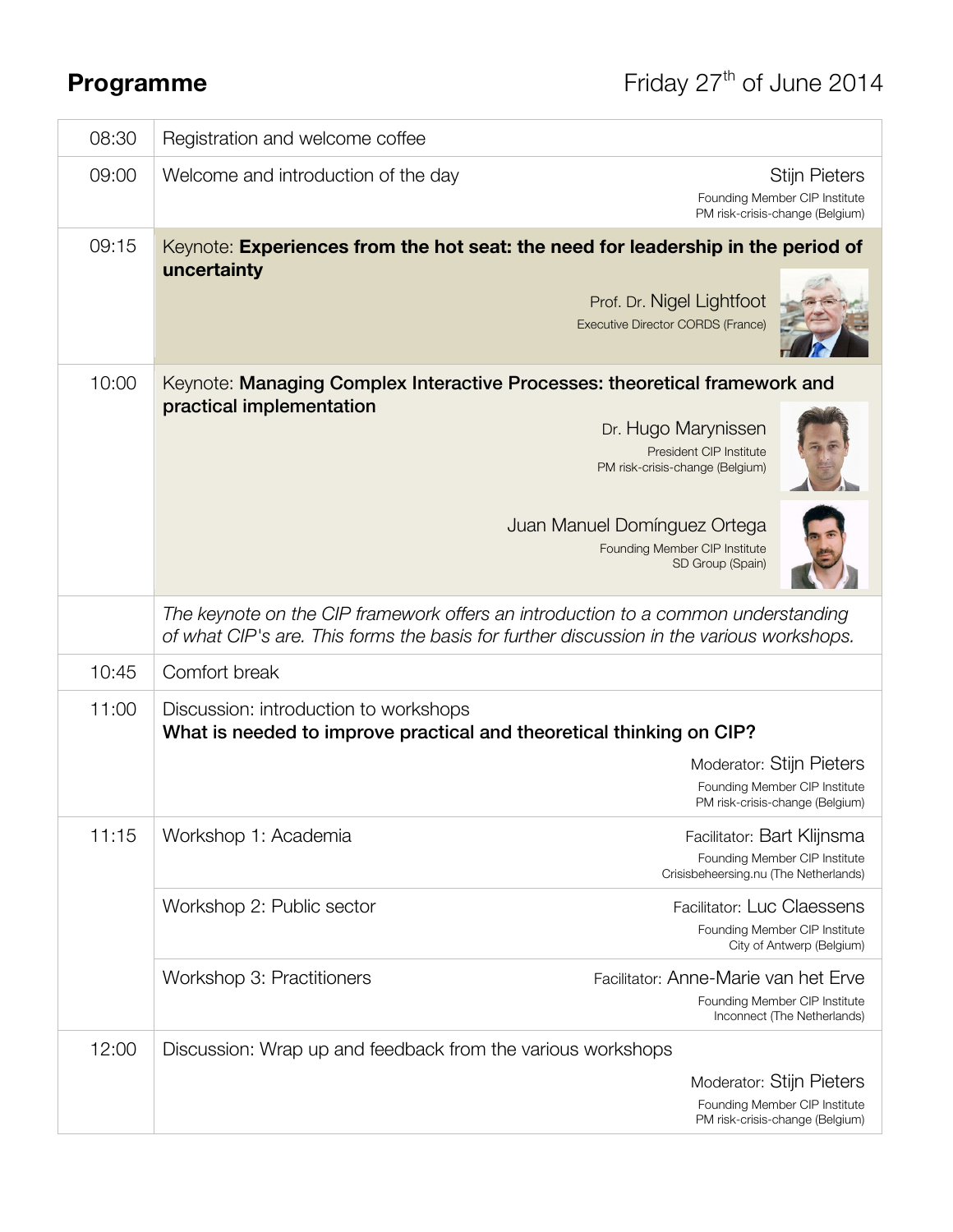| 12:30 | Lunch                                                                                                                                                                                                              |
|-------|--------------------------------------------------------------------------------------------------------------------------------------------------------------------------------------------------------------------|
| 13:30 | Keynote: Complexity in Practice: re-imagining Disaster Incubation<br><b>Theory</b><br>Dr. Mike Lauder<br>Alto42 (UK)                                                                                               |
| 14:15 | Discussion: introduction to workshops<br>What might enhance the development of the CIP concept in the near future?<br>Moderator: Stijn Pieters<br>Founding Member CIP Institute<br>PM risk-crisis-change (Belgium) |
| 14:30 | Workshop 1: Academia<br>Facilitator: Frank Vergeer<br>Founding Member CIP Institute<br>Inconnect (The Netherlands)                                                                                                 |
|       | Workshop 2: Public sector<br>Facilitator: Jan Vervoort<br>Founding Member CIP Institute<br>De Lijn (Belgium)                                                                                                       |
|       | Workshop 3: Practitioners<br>Facilitator: Daniel Alonso Modino<br>Founding Member CIP Institute<br>SD Group (Spain)                                                                                                |
| 15:15 | Comfort break                                                                                                                                                                                                      |
| 15:30 | Discussion: Wrap up and feedback from the various workshops<br>Moderator: Stijn Pieters<br>Founding Member CIP Institute<br>PM risk-crisis-change (Belgium)                                                        |
| 16:15 | Keynote: Stakeholder's involvement through scientific reasoning:<br>communicating risk without risk communication<br>Prof. Dr. José Manuel Palma-Oliveira<br>University of Lisbon (Portugal)                       |
| 17:00 | Discussion: Closing arguments & next steps<br>Dr. Hugo Marynissen<br>President CIP Institute<br>PM risk-crisis-change (Belgium)                                                                                    |
| 17:30 | End of the conference                                                                                                                                                                                              |
| 19:00 | Dinner (facultatively)<br>Restaurant La Manufacture at walking distance                                                                                                                                            |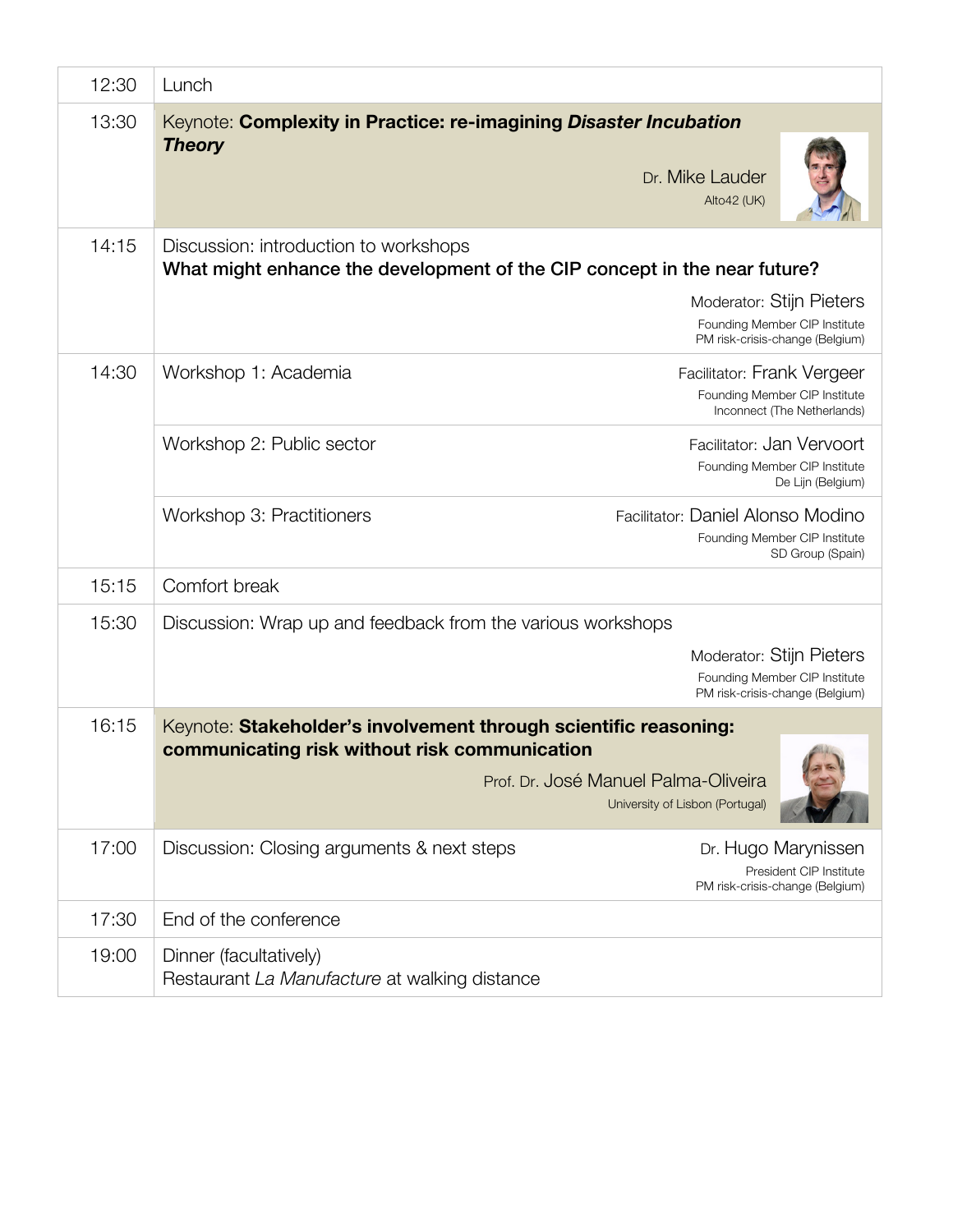#### **Keynotes and speakers**

# Experiences from the hot seat: the need for leadership in the period of uncertainty

In this presentation, Nigel Lightfoot will use the evolution of a number of crises from a personal experience to illustrate the challenges of working during periods of uncertainty and the essential leadership characteristics that are required to successfully emerge and recover from such crises.

> Prof. Dr. Nigel Lightfoot Executive Director CORDS (France)

# Managing Complex Interactive Processes: a theoretical framework

This presentation indicates a paradigm shift in the current thinking about communication in general and risk and crisis communication in particular, proposing a theoretical framework for enhancing complex interactive processes in organizations.

> Dr. Hugo Marynissen President CIP Institute PM risk-crisis-change (Belgium)

# Practical implementation of the CIP framework

This presentation shows the practical approach to the complex interactive processes and the applicability of the CIP framework to those less predictable environments dealing with complexity such as risks, hazards, or crises.

> Juan Manuel Domínguez Ortega Founding Member CIP Institute SD Group (Spain)

# Complexity in Practice: re-imagining *Disaster Incubation Theory*

This presentation will describe current research that is examining how rather reactive theories concerning crises might be used to stimulate foresight. Three cases will be used to illustrate this practical use of the re-imagined theory.

> Dr. Mike Lauder Alto42 (UK)

# Stakeholder's involvement through scientific reasoning: communicating risks without risk communication

In the past, traditional approach to risk communication has failed in many cases resulting in significant stakeholder unease and stress. This talk will focus on alternative approaches of bringing stakeholders on board in projects where risk is a significant driver for decisions.

> Prof. Dr. José Manuel Palma-Oliveira University of Lisbon (Portugal)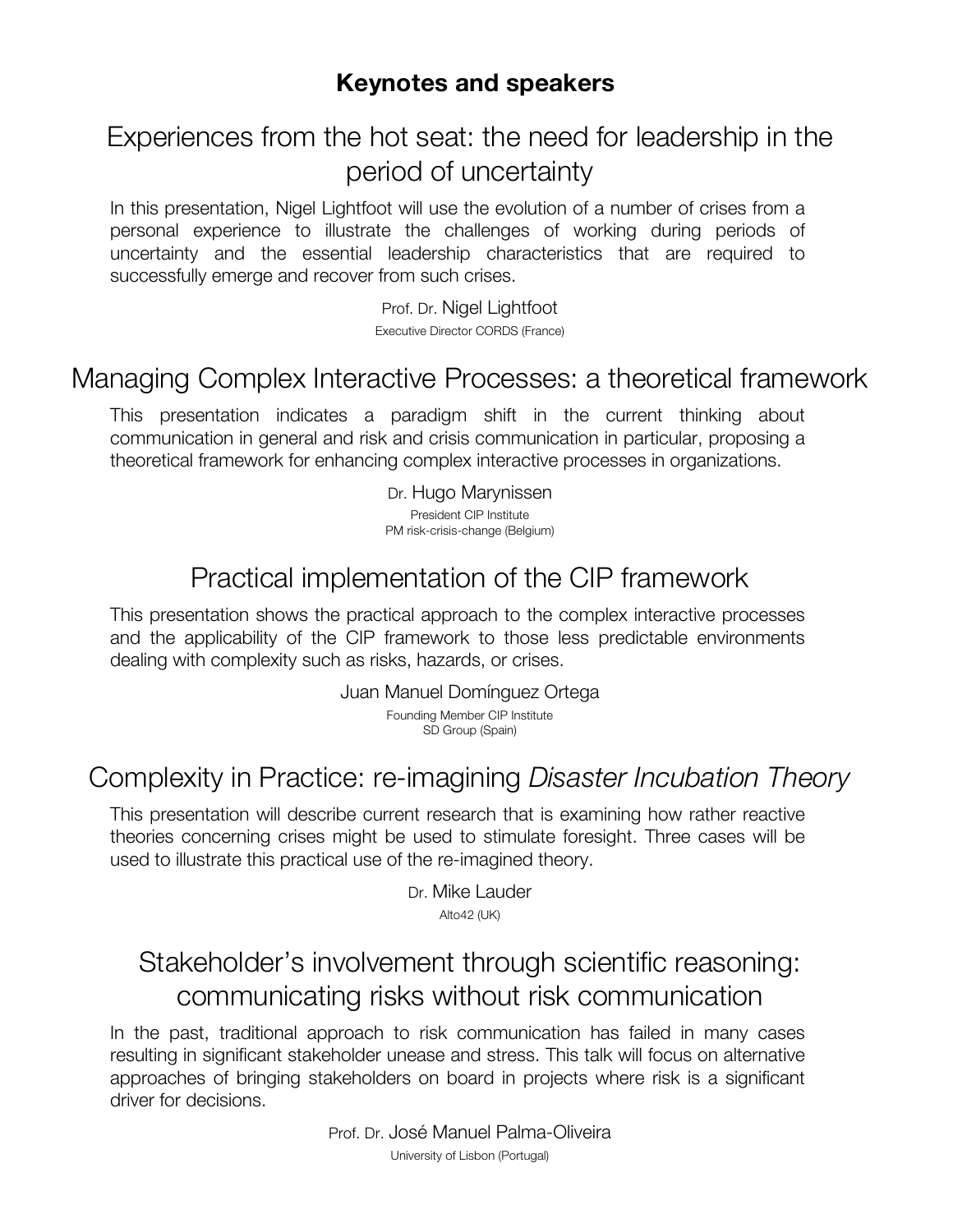#### Prof. Dr. **Nigel Lightfoot** CBE, MBBS, FRCPath, MSc, FFPH

Professor Nigel Lightfoot CBE has a long and distinguished career in public health and global health security and is now the Chief Executive Officer of CORDS (Connecting Organisations for Regional Disease Surveillance. He is a Senior Consulting Fellow of Chatham House and a Member of the Kangaroo Group in the European parliament.



Professor Lightfoot was until recently the Director for Emergency Response at the Health Protection Agency, leading on pandemic influenza, emerging health

threats, CBRN response strategies and international relations in these areas. He continued this expert advisory work as consultant to the Department of Health, the Home Office and the Drinking Water Inspectorate. He is also Senior Advisor to Emergent Biosolutions.

Trained originally as a consultant medical microbiologist, Nigel served for several years in the Royal Navy. He was a Director in the Public Health Laboratory Service from 1982-2002 and appointed to the Department of Health as Head of CBRN Training and Scenario Development. He developed cutting edge multi-agency exercises for CBRN preparedness, and as Director of Emergency Response he set up the Emergency Response Division of the Health Protection Agency from its inception in 2003 until 2010. He was also a nonexecutive Director of the Centre for Applied Microbiology and Research, Porton Down, from 1994 to 2003.

Professor Lightfoot has enormous experience in public health and crisis management. He was responsible for the Health protection Agency pandemic influenza planning and response and led the public health response during the 2009 H1N1 pandemic. He was a member of the government crisis committee, COBR, for many years and led on avian influenza outbreaks, flooding and the public health investigation into the murder of Alexander Litvinenko by Polonium 210 in London.

He is a past member of the Defence Service Advisory Council (CBRN Board), examining and informing MOD research in this area. He was appointed by Secretary of State for Defence to the Advisory Group on Medical Countermeasures - a body that advises on defence against chemical and biological weapons. As expert advisor to the Chief Medical Officer, he has made significant contributions to the Global Health Security Network of the G7 where he was co-chair of the Risk Management and Communication Working Group. Nigel's breadth of work is a testament to his talent and expertise - he led the Early Alerting and Reporting project resulting in a platform that combines all the public domain information on potential CBRN threats. He was a member of the Royal Society's Working group on Detection and Decontamination of Chemical and Biological Agents, and he has sat on Government Expert Inquiries into anthrax vaccine, quarantine of birds and the Foot and Mouth disease outbreak at Pirbright.

Professor Lightfoot was appointed CBE in the 2009 New Year's Honours List for services to public health.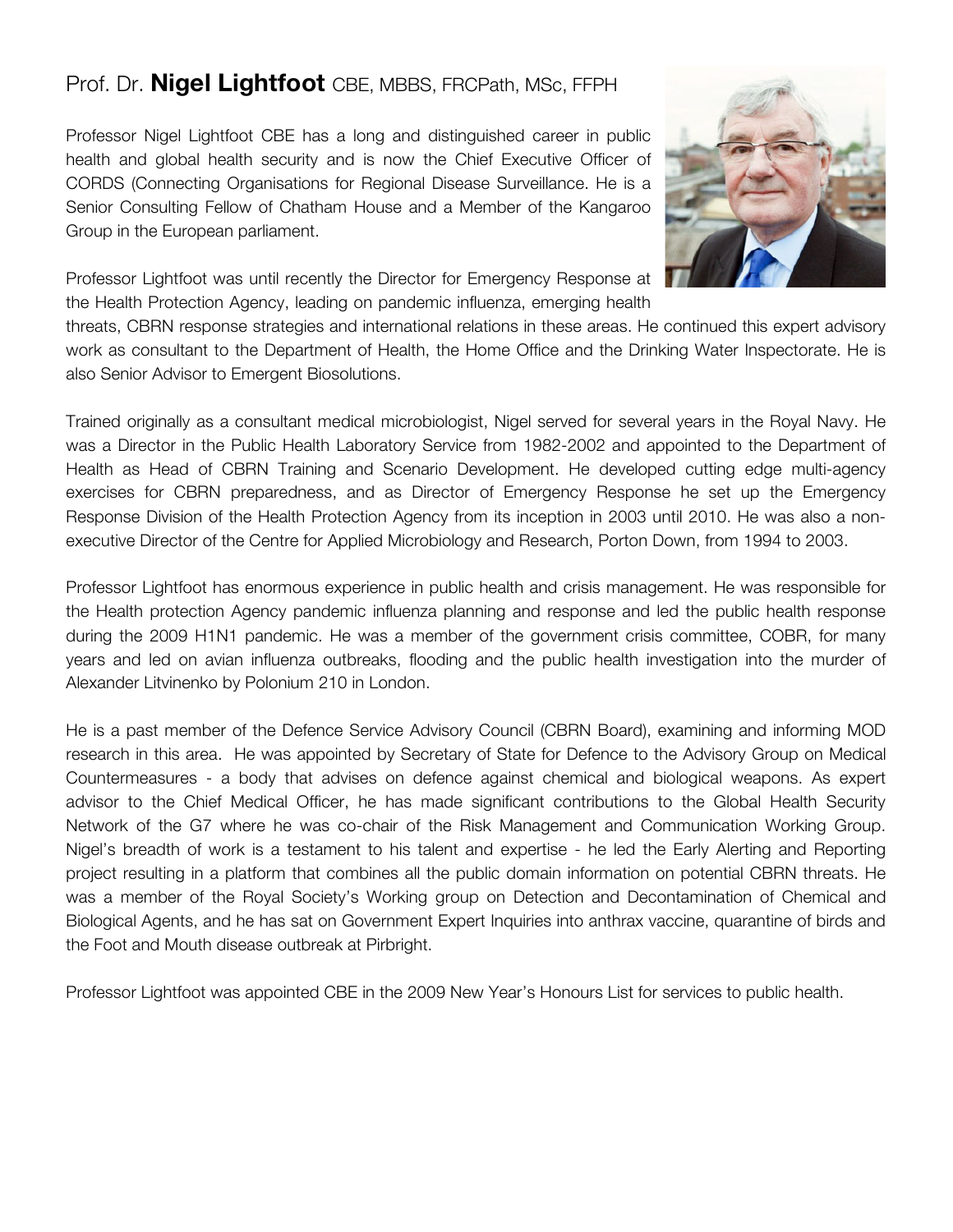# Keynote: Experiences from the hot seat: the need for leadership in the period of uncertainty

Professor Nigel Lightfoot served as the Director of Emergency Response in the UK Health Protection Agency from 2003 to 2010 and was the public health lead in the national crisis coordination committee, COBR. He was the lead on avian influenza, pandemic influenza, failures of quarantine, the foot and mouth disease accidental release at Pirbright, the assassination of Alexander Litvinenko with Polonium 210 and major flooding crises.

He will use the evolution of these crises from a personal experience to illustrate the challenges of working in the period of uncertainty and the essential leadership characteristics that are required to successfully emerge and recover from such crises.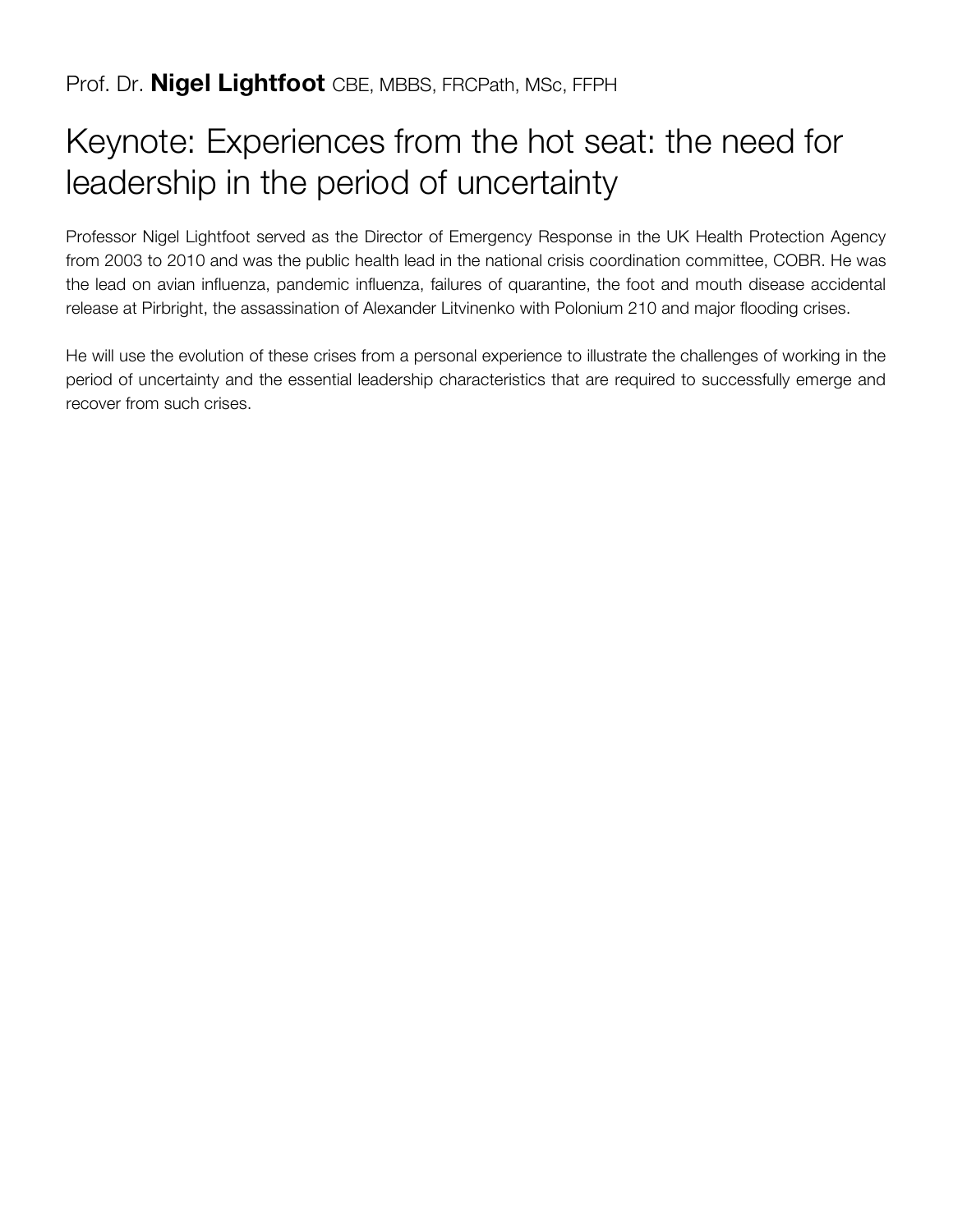### Dr. **Mike Lauder** MBE

Dr. Lauder started his working life as a military engineer. He served in the British Army for over 20 years. During this time he experienced the practical issues of risk management and crisis planning. While his work included project management (both engineering and procurement), corporate planning and process design, the majority of his career focused on explosive ordnance disposal work where good risk management became a very personal issue!



After leaving the Army, he has worked as a freelance manager in a wide variety

of areas. These ranged from writing a quality based UXO Risk Management process for a Blue Chip company to analysing the process by which the military forecast and cost materiel support and then authoring the new procedures. Elsewhere he introduced a revised performance management system (using a Balanced Scorecard). Latterly he spent time as the Head of Collection Security at the British Library; here he started to think about how he would view his discipline if he really understood what others had said on the subject. Hence he ended up doing his doctorate.

Since completing his Business Doctorate at Cranfield University School of Management in 2011, Dr. Lauder has examined ways of conceptualising risk where the focus of his work has been risk governance practice. His aim is to help executives charged with these responsibilities to have a richer appreciation of their task. He is looking at ways of giving them a fresh perspective thus helping them to fulfil their remit more effectively.

In Sep 2013 he published his first book, called "It should never happen again", which examines weaknesses in the public inquiry process. He is currently conducting research for his second book that re-imagines Turner's Disaster Incubation Theory as a pro-active risk governance tool.

# Keynote: Complexity in Practice: re-imagining *Disaster Incubation Theory*

Many of the theories applied to crises and other catastrophes are used, with hindsight, to explain why situations occurred rather than to help prevent them. The aim of this presentation will be to describe current research that is examining how such theories might be used to stimulate foresight; it will introduce the idea of a catalytic framework and where this fits in with other risk and crisis management planning tools.

The research takes Barry Turner's Disaster Incubation Theory and looks at the practical implications of using the theory as a pro-active rather than a reactive analytical tool. It takes each of the stages, explains its original construct as formulated the 1970s and supplements them with more recent research findings. The presentation then describes the truly complex and interactive nature of the process for any practitioner trying to control or manage such situations.

The presentation uses three cases (the Yom Kippur War in 1973, Barclay's Bank as seen through the 2013 Salz report and the ongoing Flight MH370 crisis) to illustrate the practical use of the re-imagined theory.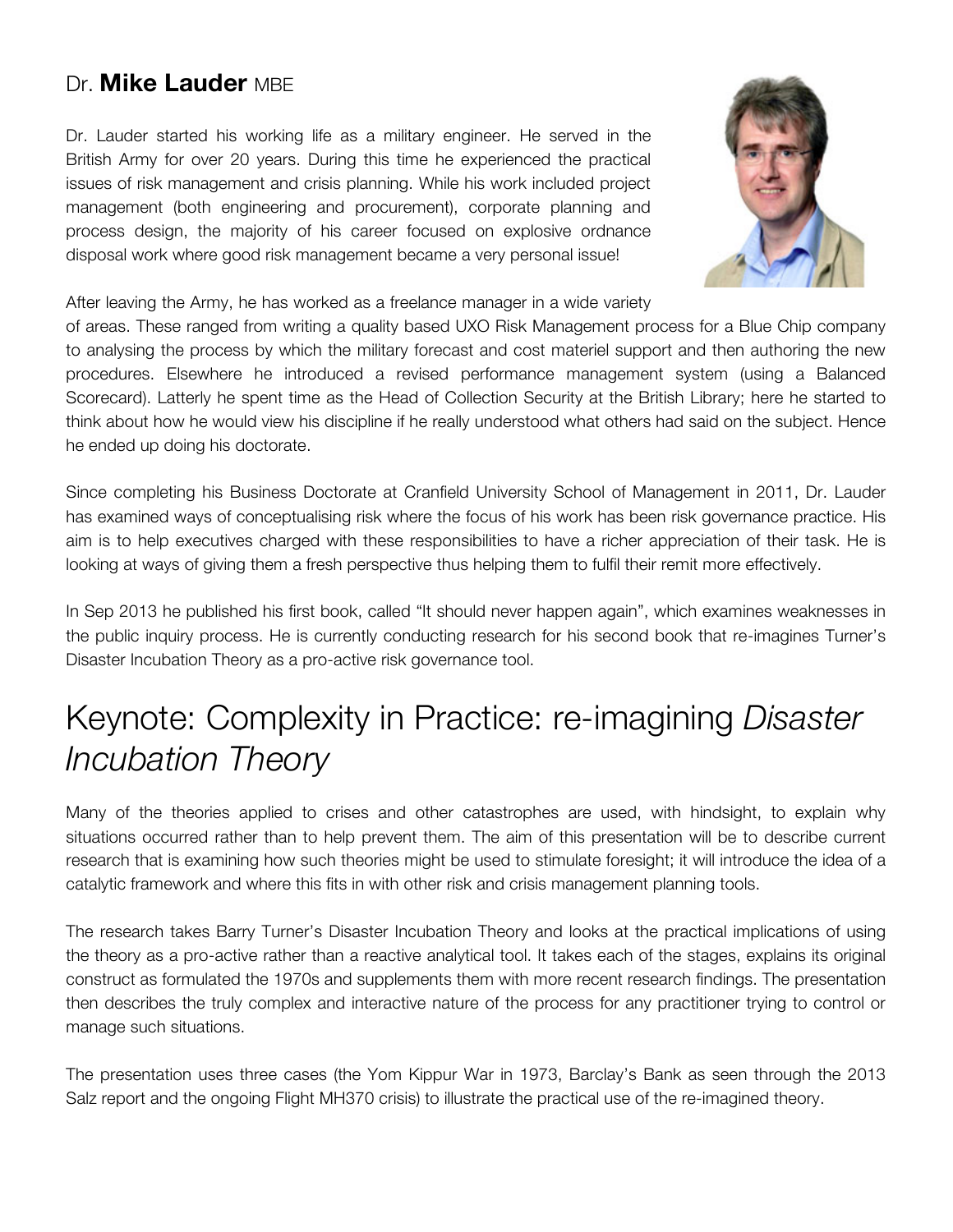#### Prof. Dr. **José Manuel Palma-Oliveira**

José Manuel Palma was born (and still lives) in Setúbal Portugal, and is Professor of Environmental Psychology and Risk Perception and Management at the University of Lisbon.

His research has been extended for many areas having as background the interaction between human and environment. In this context developed a model of environmental stress and works actively in the



consequences of noise and environmental stimuli. He specializes in analysis, perception and risk management (mainly environmental). He is a consultant (risk manager) and board member of Ambimed Stericycle Portugal (hazardous hospital waste), in Secil (co-incineration of alternative fuels and dangerous RIB and coordination of the science policy), and is the Chairman of "Parks of Industrial Ecology" (waste treatment compounds).

He works currently in a theory that tries to apply the current knowledge in human behavior and risk perception and management pitfalls to the understanding of Human environment relation throughout history.

Had a very intense intervention on environmental and risk policy in Portugal and in the EU. He was the Chairman of Quercus, (one of the most active environmental NGO in Southern Europe). He was a member of the National Water Council. He was president of the Board of the Foundation for the Protection of the Salinas Samouco between 2001 and 2008.

He was board member of the European Federation of Transport and Environment (Brussels – EU pressure group) from 1997 to 2010.

He is past President of the Society for Risk Analysis - Europe and a fellow of the SRA. He was an invited expert in the preparation of EU directives such as air quality and noise and of the EU ECOSOC (EU Socio Economical Committee).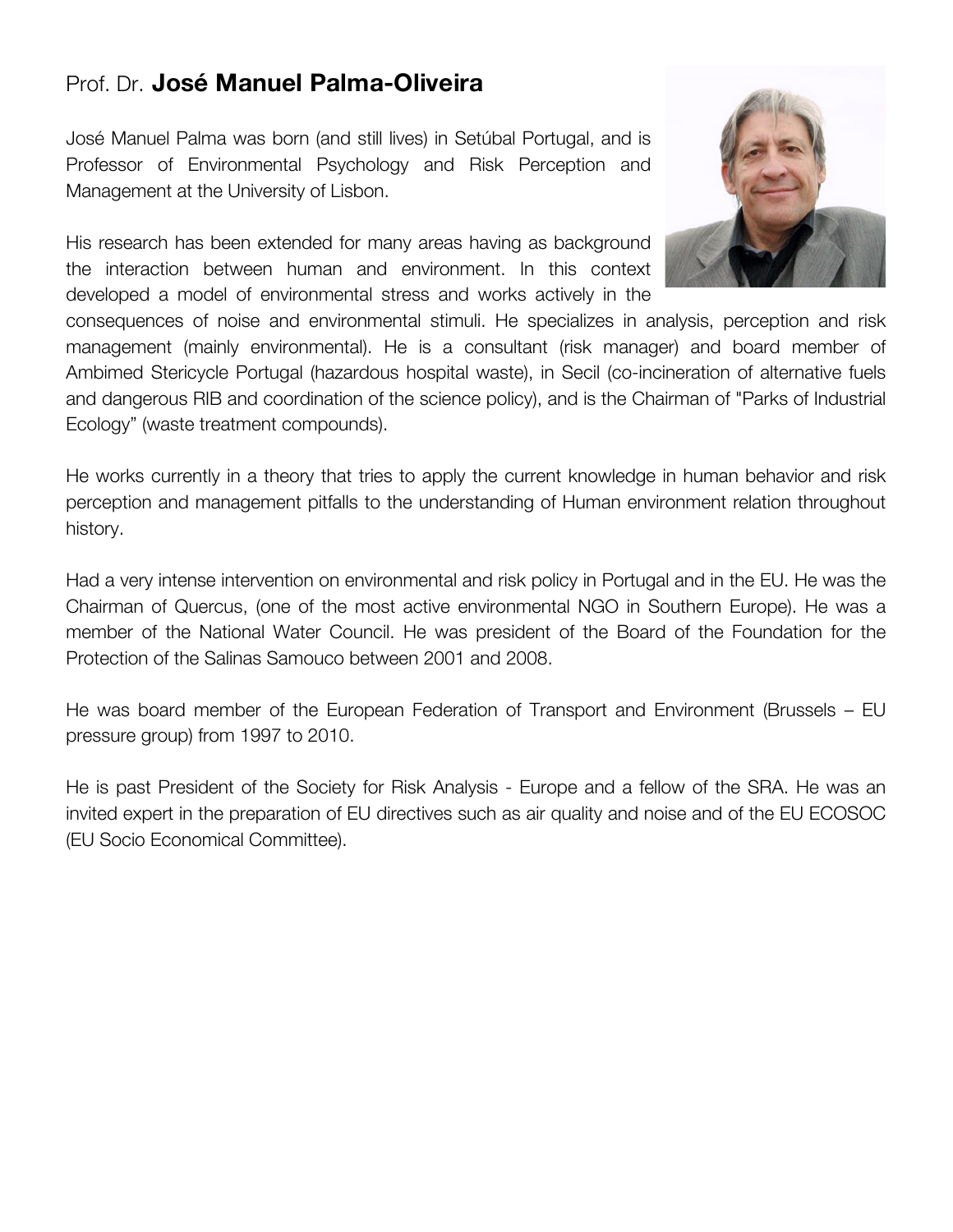#### Prof. Dr. **José Manuel Palma-Oliveira**

# Keynote: Stakeholder's involvement through scientific reasoning: communicating risks without risk communication

The way risk communication is usually conceptualized and implemented has stakeholder persuasion as a primary objective, either explicitly or implicitly. The focus is on the "proper" way of communicating risk information given the quality of the scientific evidence of risk. Even though multiple ways of framing the information based on the psychometric, cultural or even mental models approaches, traditional approach to risk communication has failed in many cases resulting in significant stakeholder unease and stress. In order to fully understand these processes we have to enlarge our theoretical framework.

Also, stakeholders can be profoundly distrustful in relation to the conclusions of science and technological "computations", however they are sensitive to scientific reasoning, particularly when they are integrated in formal hypothesis generation and testing, data collection and decision modeling.

This talk will focus on alternative approaches of bringing stakeholders on board in projects where risk is a significant driver for decision. This was proven to be successful in sorting environmental conflicts. Tools of decision analysis and risk communications will be presented and discussed in the context of siting problems in Portugal and Tunisia where the communities strongly show their opposition (even with riots with military forces involved). These cases will show how they were able to overcome the opposition and radically diminish or eliminate the psychosocial stress.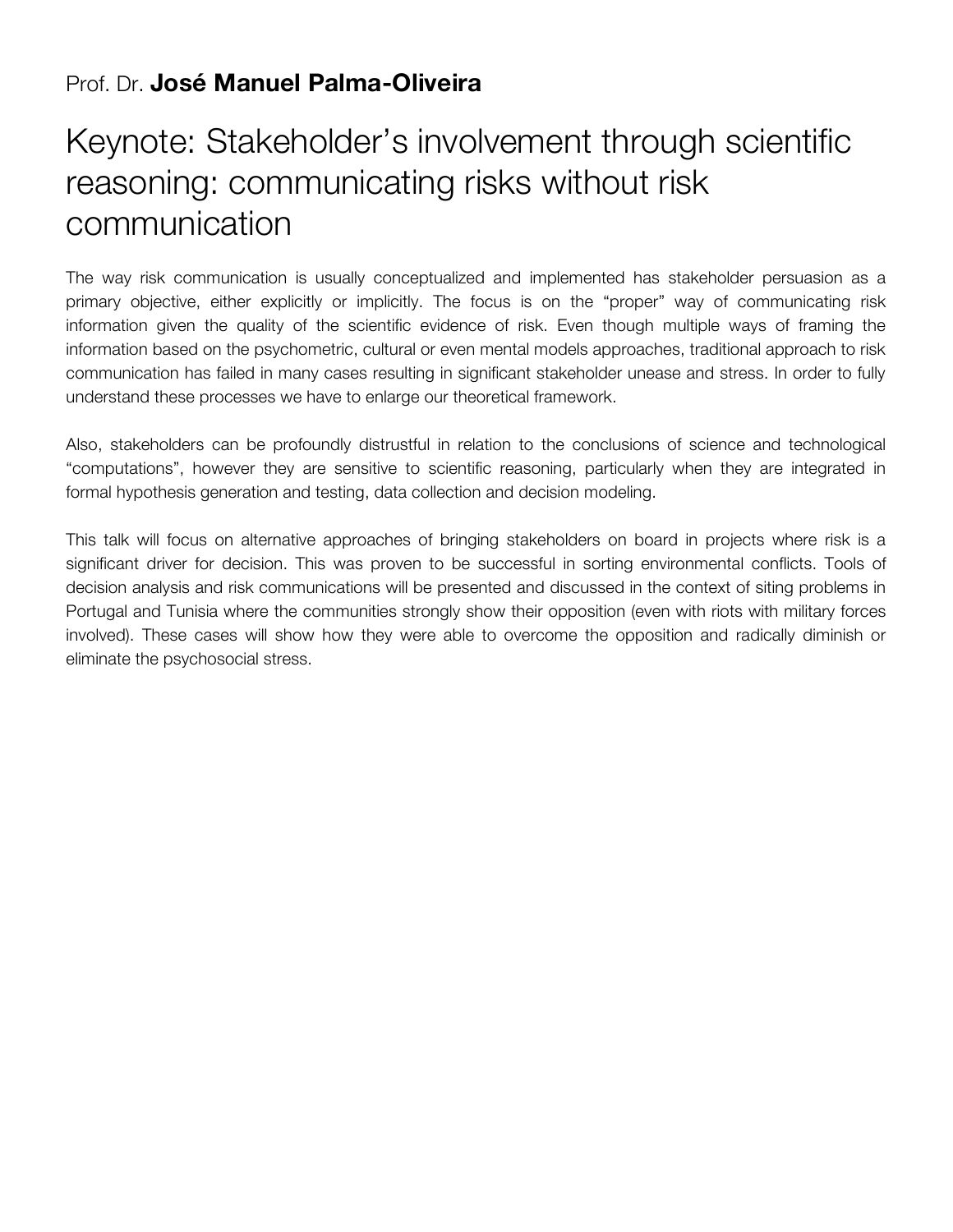### Dr. Hugo Marynissen MSc DBA

Hugo Marynissen is managing director and partner of PM, an agency specialised in risk and crisis management and communication. He is also a visiting professor at various European universities. He holds a Doctoral degree (DBA - Doctor in Business Administration) from Cranfield University – School of Management (UK), and a Masters degree in Change Management from HEC Business School (Paris). The focus of his doctoral research was on the relationship between risk communication and risk perception within so-called "High-Reliability Organisations".



Hugo had been working as a journalist for VRT radio and television from 1993 to 2000. When he quit journalism in 2000, he specialised in crisis communication and communication trainings. Some of the companies he helped include: Fluxys, in their preparation for, and effective acting during and after a fast burning crisis situation (Gellingen 2004). Later he became a consultant in the field of risk and crisis communication for several companies managing high-risk processes such as Ajinomoto-OmniChem, Electrabel, Gassco, Kronos Europe and Total Belgium. Together with the Crisis Centre Directorate-general in Belgium (Federal Government Department for the Interior), he recently (2013) prepared courses and training sessions about information management and communication during calamities.

These past years Hugo Marynissen has trained various managers and executives. He has established a name for himself as an instructor, media trainer and communication advisor in the short term. Since 2008 Hugo regularly carries out coaching and consultancy jobs inside and outside Belgium. In the Middle East and Central Africa, for instance, he trained board members in their personal development and communication skills. For another multinational he gave workshops in four continents about communication in change processes.

He is an editorial member of AdRem, the magazine of the Flemish Association for Business Communication, an active member of the Society for Risk Analysis (SRA), the NeuroLeadership Institute, and The Change Leaders. He is the co-founder and current president of the CIP Institute, a non-profit organisation that gathers scientists and practitioners from various disciplines in an inspiring and innovative platform to exchange and develop knowledge about the complex and interactive processes in the field of crisis.

Hugo is co-author of "Geen commentaar! Communicatie in turbulente tijden" (*No comment! Communication in times of turbulence*), a book about risk and crisis communication. Over the last years, he published multiple scientific journal articles on the topic of risk and crisis communication.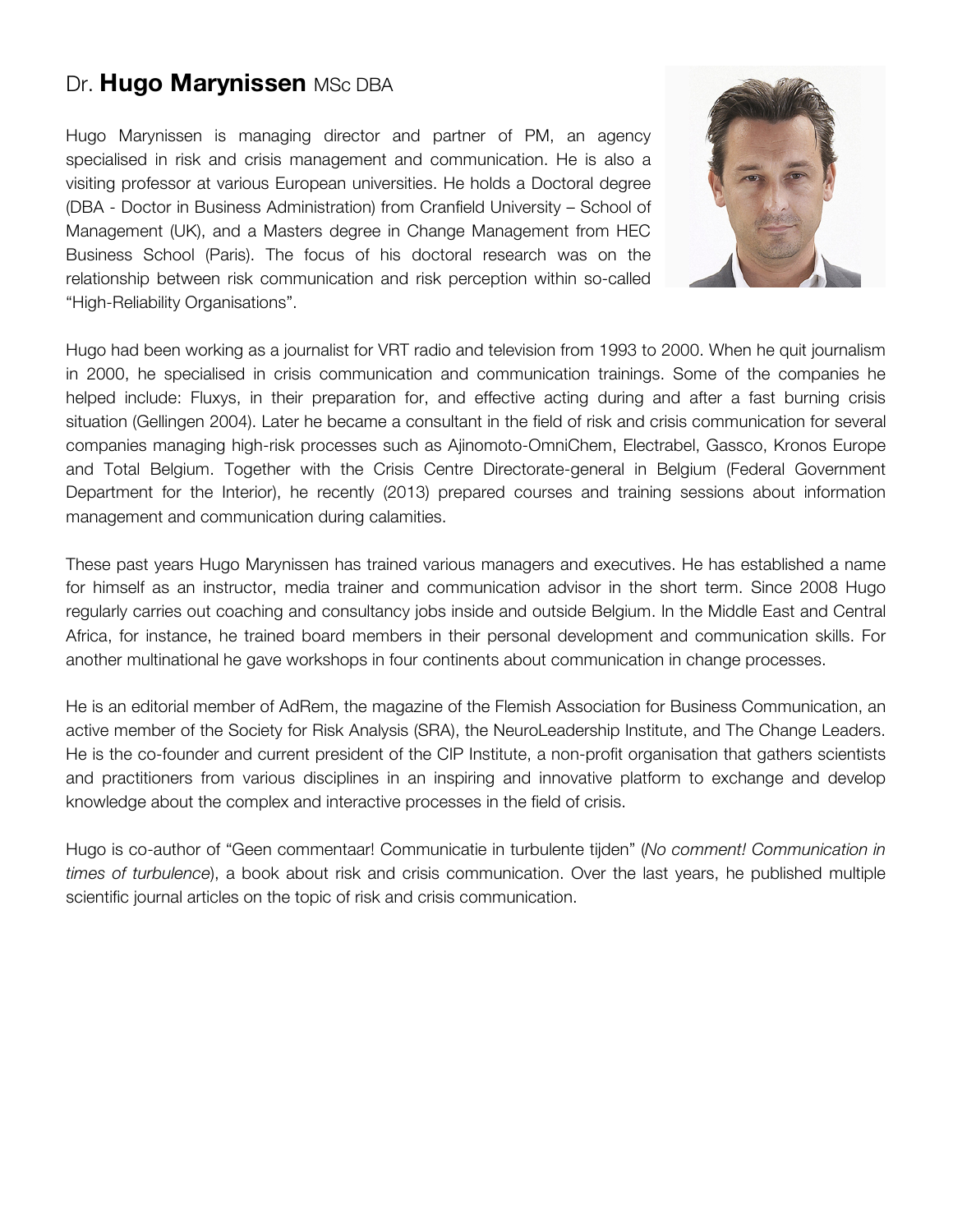### Dr. Hugo Marynissen MSc DBA

# Keynote: Managing Complex Interactive Processes: a theoretical framework

This presentation indicates a paradigm shift in the current thinking about communication in general and risk and crisis communication in particular. Currently, the majority of the management books in the field of risk management or business continuity management are proclaiming communication as key in creating awareness and disseminating data about the potential risks that might endanger an organisation. Other theorists argue that effective communication facilitates crisis management through interaction and improved participation in interactive systems. However, the dominant view on communication is based on a mathematical transmission model of information that is inappropriate for supporting safety behaviour in organisations managing high-risk processes. Based on recent empirical research and alternative insights in the literature on process organisation theory, this presentation will propose a theoretical framework for enhancing complex interactive processes in organisations.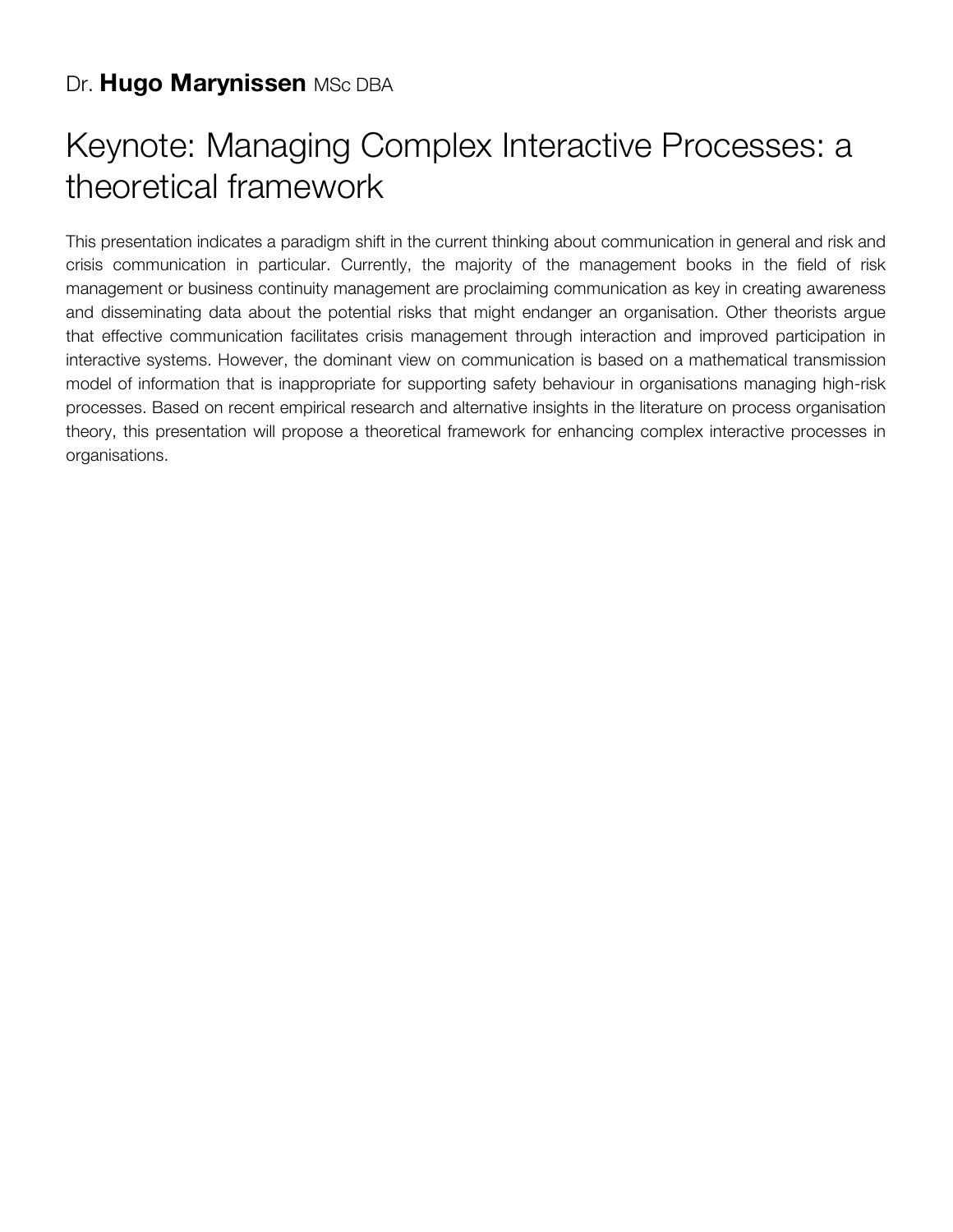# **Juan Manuel Domínguez Ortega** MBA

Juan Manuel Domínguez Ortega is Managing Partner of SD Group, a company specialized in planning, project management and risk management, and the use of these tools to ensure the growth and development of new initiatives.

Juan Manuel holds an MBA from IE Business School in Madrid and an MSc in Food Engineering from the University of Lleida. Currently he is doing his PhD on "Process optimization based on industrial organization" at the University of La Rioja. His field of specialization is linked to planning and risk management. He



has accreditations as Lead Auditor in Business Continuity Management (BS 25999-2:2007), Project Management Professional (PMP®), Senior Health and Safety Technician and EFQM Evaluator.

He started his career developing technical tasks as a project manager, which evolved into the field of management and coordination. After 5 years, with responsibility for the management and development of plans worth millions of euros, he decided to direct his career towards business management, with particular focus on risk management and planning. In order to pursue this aim, he enrolled in the IE Business School.

After his MBA, Juan Manuel joined Global Olive Consulting (the leading global consultancy and pioneer in the study of olive processing) as Strategic Planning Manager, providing services to projects both nationally and internationally. His incorporation coincided with the consolidation of international activity and the development of research projects that allowed the company to establish itself as a worldwide benchmark, working for major producers.

While developing this activity, he decided to create his own company (SD Group) in order to focus on business and project planning and the management of corporate risks. Since 2010, when the company was established, it has continued growing in the number of projects developed, always with the goal of discovering new methods, ideas and frontiers.

In recent years, he has attended numerous specialization courses in various subjects related to business development and improvement. His areas of interest include strategic planning, risk analysis and management, decision-making, knowledge management and, as a tool, project management.

Juan Manuel often provides training in both project management and risk management. Also he is actively involved in social projects related to promoting communication for increasing the social impact of volunteering activities.

Currently, he is a founding member of several institutions and associations such as the CIP Institute (a nonprofit for the development and exchange of knowledge in the field of risk management and crisis) and the Association of Professional Project Managers (a non–profit to promote professionalism in project management).